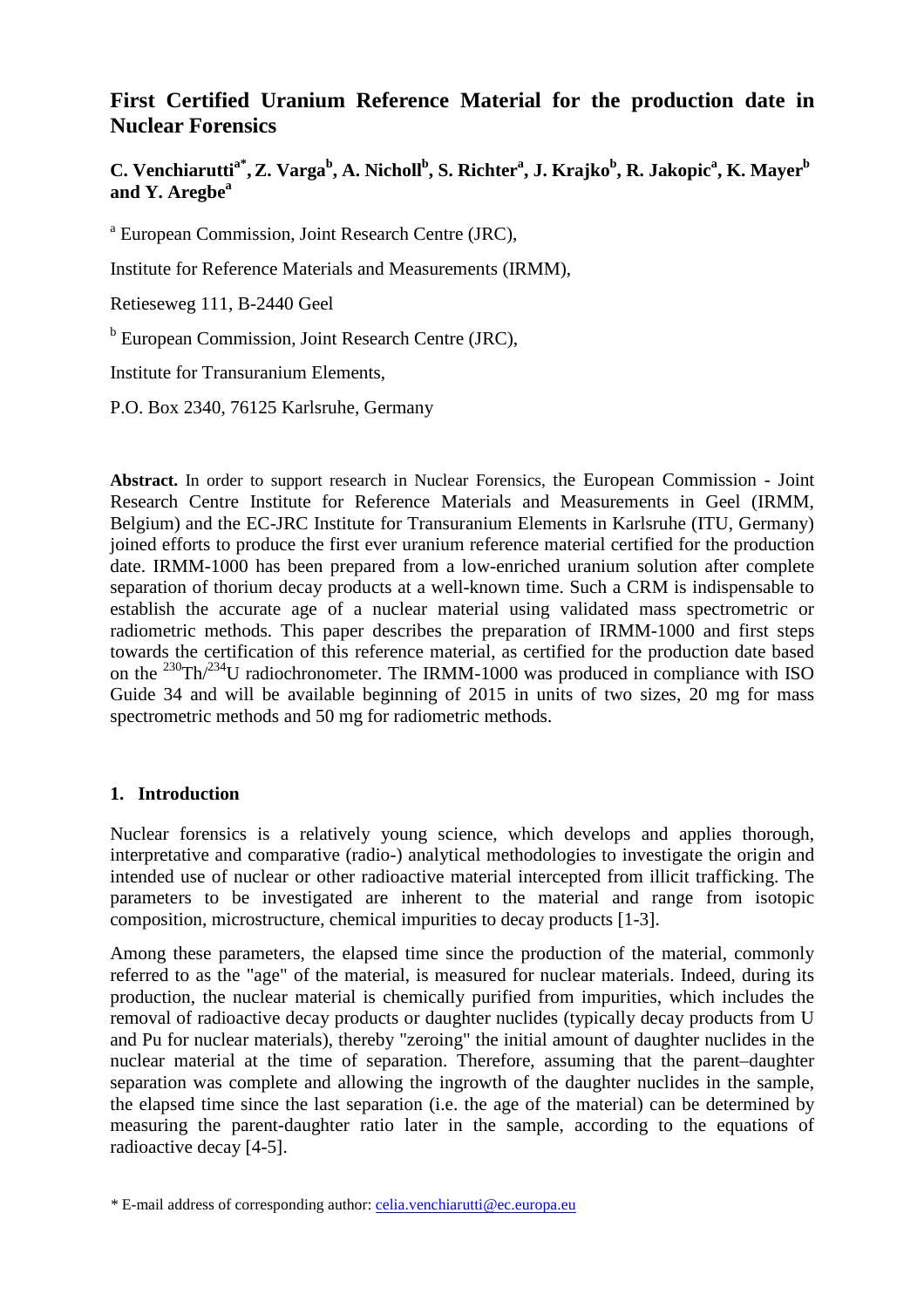Unlike other characteristic parameters, this age of the material- i.e. the time elapsed since the last chemical separation of the daughter nuclides from the mother radionuclide - does not require comparison samples or reference data for interpretation. It is a self-explaining parameter and supports without ambiguity the identification of the origin of unknown material or helps to verify the source of intercepted nuclear material. However, up to now, no certified reference material exists for validation of measurement procedures to determine accurately the age or the production date of a nuclear material. "Age determination" has been based so far on historical data, archives and on the determination of the aforementioned combined parameters for the characterisation of nuclear material.

As a consequence, the European Commission - Joint Research Centre Institute for Reference Materials and Measurements, IRMM in Geel (Belgium) and the EC-JRC Institute for Transuranium Elements, ITU in Karlsruhe (Germany) joined efforts to produce the first ever uranium reference material certified for the production date (IRMM-1000) to answer the emerging need expressed by communities involved in national or international nuclear forensics, security and safeguards programmes for such a reference material [2-3]. Reference materials are a prerequisite for method validation. Such validated methods in combination with correct propagation of uncertainties are required when characterising intercepted nuclear material, establish its origin, and identify perpetrators and their network as well as providing evidence to bring them to justice [6].

Two parent/daughter pairs are generally used to determine the age of a highly enriched uranium material:  $^{234}$ U/ $^{230}$ Th and  $^{235}$ U/ $^{231}$ Pa [7-8]. However, the lack of a suitable isotopic tracer and the challenging processing currently prevent a broader application of the  $^{235}U/^{231}Pa$ isotope ratio as an efficient chronometer for U-age dating. Another constraint on the use of these radiochronometers is the low concentration of daughter products, and therefore it requires a very sensitive measurement technique such as Thermal Ionisation Mass Spectrometry (TIMS) or High-Resolution Inductively Coupled Plasma Mass Spectrometry (ICP-MS) [7-8].

In this paper, we describe first the production of this reference material from low-enriched uranium after the complete separation of the  $^{230}$ Th decay product from its mother nuclide  $234$ U, thereby using the  $234$ U/230 $^2$ Th as radiochronometer for the determination of the production date. Then, we present the characterisation and homogeneity study carried out according to ISO Guide 34 and ISO 17025 to establish the reference value (i.e. the production date) and its uncertainty (according to ISO/IEC Guide 98-3) towards final certification and distribution as IRMM-1000.

# **2. Principle of uranium age-dating**

The age of a uranium material can be calculated from the ratio of the measured <sup>230</sup>Th and <sup>234</sup>U amount contents. Consequently, for the confirmation and homogeneity studies carried out in the context of the certification of the IRMM-1000, as presented in the next sections, the 'target value' was the age of the material estimated from the measurements of the thorium and uranium amount contents in the uranium reference material at a certain time.

The method used to determine the two concentrations is based on Isotope Dilution Mass Spectrometry (IDMS). In IDMS, a known amount of an isotope (ideally not present in the sample) of the element of interest, called spike or tracer, is introduced in the sample and the ratio of the blend is then measured [9]. Therefore, for the <sup>230</sup>Th determination a <sup>232</sup>Th spike was used and for  $^{234}$ U, a  $^{233}$ U spike was added to the uranium fractions.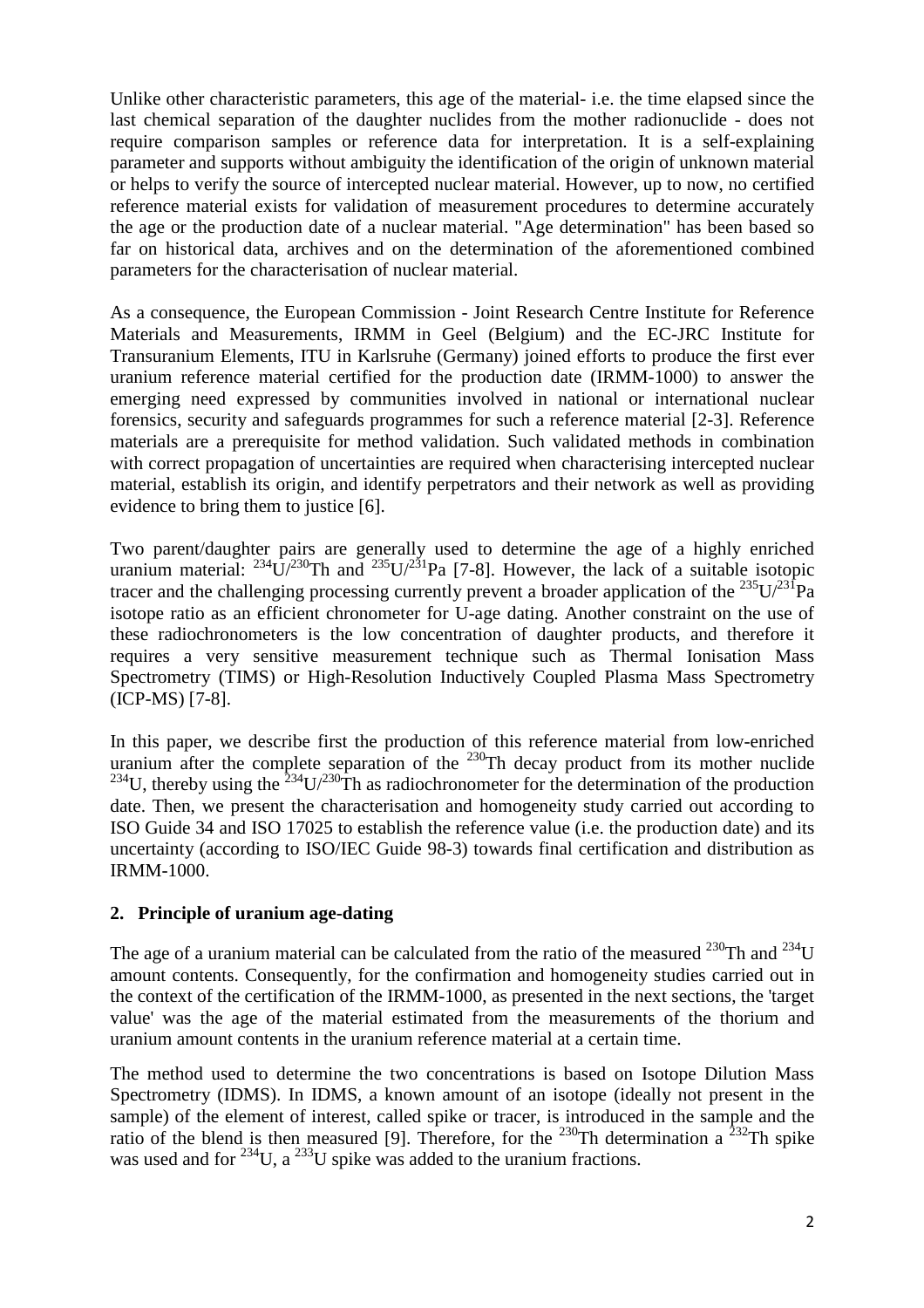The simplified IDMS equation used to calculate the amount content of the analyte in the sample is then expressed as follows:

$$
C(Analyte, sample, X) = \frac{(R_Y - R_B)}{(R_B - R_X)} \times \frac{m_Y}{m_X} \times R_X \times C(Spike, Y)
$$
 Equation 1

Where  $R_X$  is the amount ratio in the unknown sample,  $R_Y$  the amount ratio in the spike,  $R_B$  the amount ratio in the blend (spiked sample),  $m<sub>X</sub>$  and  $m<sub>Y</sub>$  are respectively the masses (in g) of unknown sample and of spike used for the measurement and C (Spike, Y) is the amount content of the spike.

That, for instance, gives the following equation for the <sup>230</sup>Th determination, with  $R_X$ ,  $R_Y$ ,  $R_B$ equal to the amount ratio  $n(^{230}Th)/n(^{232}Th)$  in the sample, spike and blend respectively:

$$
(C^{230}Th)_x = \frac{(R_y - R_B)}{(R_B - R_x)} \times \frac{m_Y}{m_X} \times R_X \times (C^{232}Th)_Y
$$
 Equation 2

Note that to determine the production date/time of last purification of the daughter radionuclide from the parent nuclide, the following assumptions are made: firstly, that there is disequilibrium between the two radionuclides, secondly that the daughter nuclides have been completely removed after the last separation (as assessed by the separation factor) and thirdly, a closed system is assumed with a constant content of the parent nuclide (i.e. no variation in the  $^{234}$ U content in the time frame of the analysis). Therefore, based on these assumptions the equations of the radioactive decay can be simplified and the age can be then determined using the measured amount ratio of  $n(^{230}Th)/n(^{234}U)$  in the sample and the following equation [8, 10]:

$$
t = \frac{1}{\lambda^{234}U - \lambda^{230}Th} \times \ln\left(1 - \frac{n(^{230}Th)}{n(^{234}U)} \times \frac{\lambda^{230}Th - \lambda^{234}U}{\lambda^{234}U}\right)
$$
 Equation 3

where *t* is the age of the uranium sample (in years),  $\lambda^{234}$ U and  $\lambda^{230}$ Th are the respective decay constants of <sup>234</sup>U and <sup>230</sup>Th based on their half-lives ( $T_{1/2}$  = 245.5 (1.2)·10<sup>3</sup> a and  $T_{1/2}$  = 75.38  $(0.3) \cdot 10^3$  a,  $k = 2$ , respectively [11]) with  $\lambda = \ln 2/T_{1/2}$ .

The amount contents of Th and U and the final age are traceable to the SI and their combined standard uncertainties were determined by identifying and quantifying the sources of uncertainties for IDMS according to the ISO/BIPM Guide to the Expression of Uncertainty in Measurement (GUM).

#### **3. Selection of material, preparation and characterisation**

The uranium age dating reference material IRMM-1000 was prepared from a mixture of lowenriched uranium dioxide pellets of three different origin: one natural uranium (from Sweden) and two slightly enriched uranium (at  $\sim 6\%$  from Kazakhstan and at  $\sim 3\%$  from Germany), resulting in a relative mass fraction  $m(^{235}U)/m(U)$  of 3.6% in the base material. The mother solution used for the separation contained about 20 g of uranium in 3 M HNO<sub>3</sub>, from which an aliquot containing about 6 gram of uranium was used to produce the reference material.

Most of the instrumental methods and analytical procedures for the preparation and purification of a uranium reference material (using TEVA resin) and associated γ- and ICP-MS measurements have been fully described in [8] for a (highly enriched) uranium-based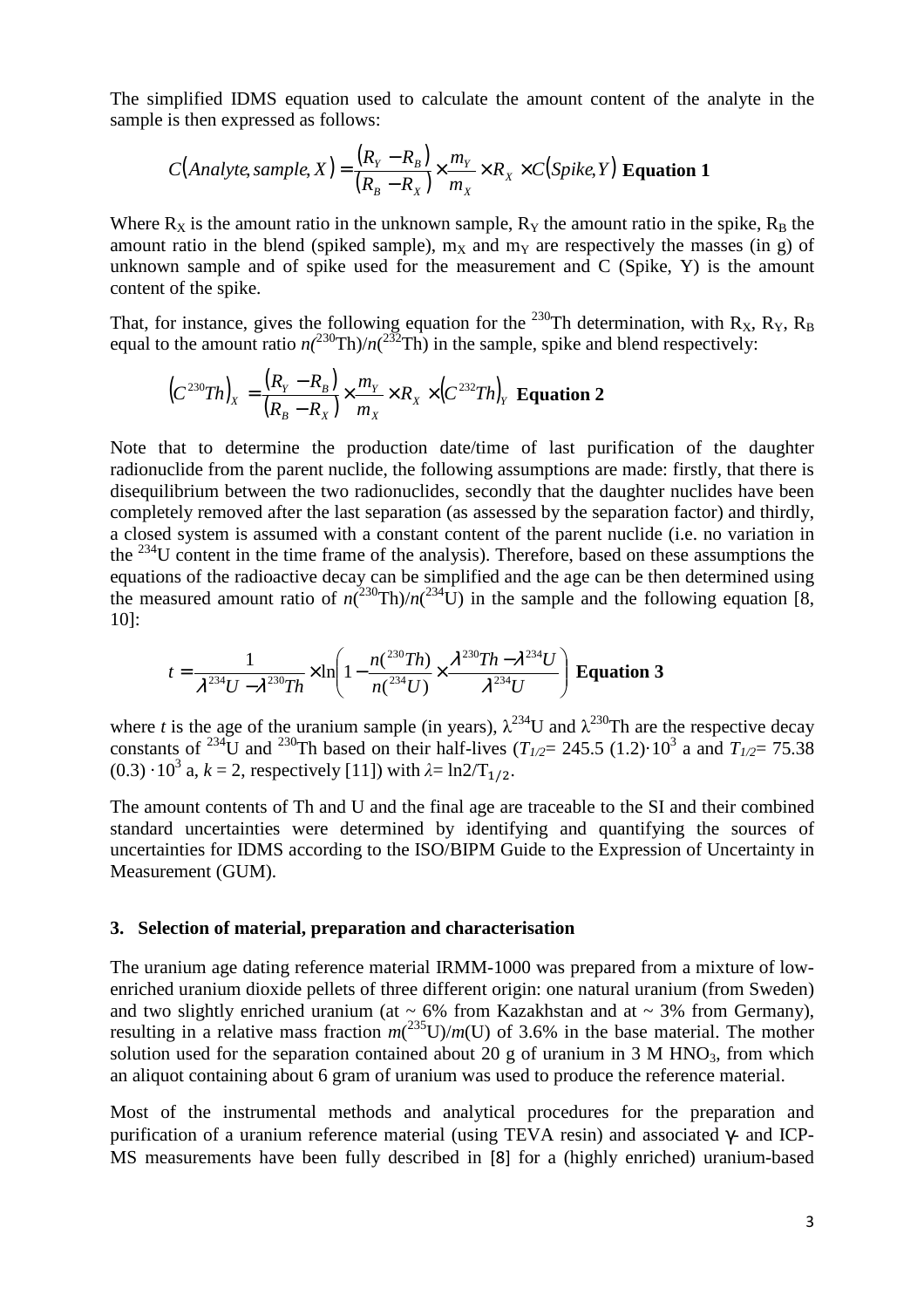radiochronometry reference material. Therefore, the methodology is only briefly described here and the preparation steps and measurements are highlighted when different from the method used in [8], hence relevant for the production of the IRMM-1000.

Note that one chemical separation of the uranium material requires a full day of laboratory work from the evaporation of the sample, subsequent dissolution and weighing, the chromatography to separate Th from U with intermediate γ-spectrometric measurements of the recovered fractions, and finally evaporation of the sample [8].

The separation of the thorium from the slightly enriched uranium bulk matrix was done by extraction chromatographic separation applying TEVA resin, in a "sandwiched-column" containing silica-gel, thereby allowing as well the protactinium separation from the uranium material. However, the certified production date of IRMM-1000 has been established after complete separation of thorium decay products, there is no guaranteed complete separation from the Pa daughter. This means that when using the Pa/U chronometer, the certified reference value of IRMM-1000 can be used as indicative value.

The separation was carried out in four consecutive separation steps, and for each step the solution was divided into 16 aliquots and loaded on 16 separate extraction chromatography columns (**Fig.1**).



*Figure 1 Four-step chemical separation using TEVA resin of the thorium from the uranium base material to ensure efficient Th removal from the uranium matrix (U/Th separation factor > 10<sup>7</sup> ).* 

In order to ensure homogeneity of the sample throughout the whole process, the uranium eluates from the sixteen columns were combined after each separation step, measured by γspectrometry and evaporated overnight.

As the final separation factor and uranium recovery are very important to determine the thorium/uranium separation efficiency (i.e. the completeness of the U/Th separation) and quantify the effective recovery of uranium, measurements of the recovered U fractions (four batches A, B, C and D) were performed using γ-spectrometry between each of the chemical separation using the well-resolved  $\gamma$ -peaks of the short-lived <sup>234</sup>Th ( $T_{1/2}$ = 24.1 days) and the  $^{235}$ U (at 185.7 keV) respectively [7].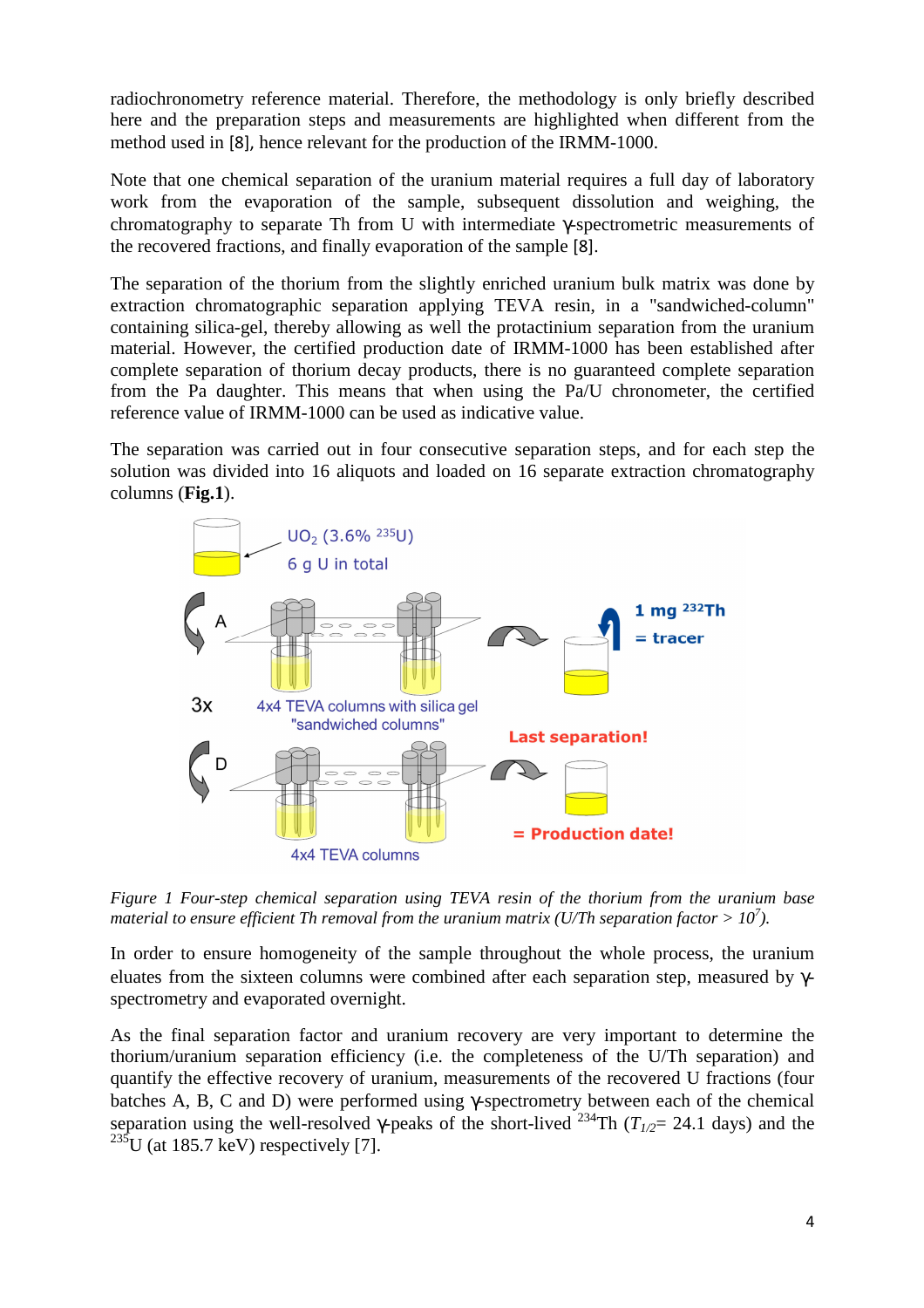Moreover, a natural <sup>232</sup>Th tracer (1 mg of a Custom Claritas Standard with a total Th concentration of  $1000 \pm 5\mu$ g/g, k=2) was added to the solution before the second chemical separation in order to determine later on by ICP-MS the residual thorium in the reference material after the last chemical separation **(Fig.1**). Then, the procedure of chromatography, weighing and γ-spectrometry was repeated as described above.

The fourth and last chemical separation corresponding to the "production date", i.e. the reference value of the material, was carefully recorded as dd/mm/yyyy and time. After this separation, the final purified solution was aliquoted into cleaned PFA vials: altogether 108 units containing about 20 mg of uranium and 53 units containing about 50 mg of uranium were prepared. The aliquots were evaporated and kept in solid form in the capped and sealed vials.

**Table 1** summarises the results obtained from the different γ-measurements (between each separation and after the final separation) for the uranium recoveries using the  $^{235}$ U and separation factors using the  $^{234}$ Th. These results (**Table 1**) proved that the 'target value' was reached, with an overall U recovery of  $83.7\% \pm 0.3\%$  (relative standard uncertainty) and a cumulative U/Th separation factor (i.e resulting from the four successive separations) better than 2.77  $\times$  10<sup>7</sup>  $\pm$  0.93  $\times$  10<sup>7</sup> (standard uncertainty) attesting of the effective/quantitative recovery of uranium in the final reference material and of the efficiency of the separation of Th from the uranium material.

The completeness of the removal of thorium from the initial uranium material was further confirmed by the measurements of the Th amount content and isotope ratio by mass spectrometry using ICP-MS and the  $^{232}$ Th tracer that had been added to the uranium sample after the first separation. Based on this measurement, the final (cumulative) U/Th separation factor was found to be higher than  $1.81 \times 10^7$ , but still fulfilling the 'target value' with thorium in the purified solution being less than  $0.01 \mu$ g/g uranium.

Note that other impurities in the final U material were measured as well by the ITU Analytical Services but were identified to be insignificant for the determination of the age.

*Table 1 Summary of the uranium recoveries (based on γ-peak of <sup>235</sup><i>U)* and separation factors based on <sup>γ</sup>*-peak of <sup>234</sup>Th and on ICP-MS measurements of the total Th (traced with <sup>232</sup>Th) for each of the four chemical separations and total separation factors (cumulative, i.e. from steps 1 to 4). Reported uncertainties are standard uncertainties.* 

| <b>Separation steps</b> | 74331<br>U recoveries | <b>SF from Th/U</b>         | <b>SF</b> from total Th |
|-------------------------|-----------------------|-----------------------------|-------------------------|
|                         | $95.0 \pm 0.4$ %      | $714 \pm 126$               | $714 \pm 126^{\circ}$   |
|                         | $94.9 \pm 0.4 \%$     | $22 + 4$                    |                         |
|                         | $96.2 \pm 0.5\%$      | $24 + 4$                    | 25366                   |
|                         | $94.4 \pm 0.4 \%$     | $75 \pm 12$                 |                         |
| <b>Cumulative</b>       | $83.7 \pm 0.3 \%$     | $2.8x10^{7} \pm 0.9x10^{7}$ | $1.8 \mathrm{x} 10^7$   |

<sup>*a*</sup> Note that for the first step no separation factor can be calculated based on <sup>232</sup>*Th since it is only introduced in the sample after the first step. It is therefore assumed to be equal to the separation factor based on the* γ*-determination of the U/Th ratio.* 

Based on the cumulative U/Th separation factor (**Table 1**) and the known initial  $n(^{230}Th)/n(^{234}U)$  amount ratio in the uranium base material, any residual amount of <sup>230</sup>Th present after the last chemical separation can be estimated. This can be done from measurements by ICP-MS of the  $n(^{230}Th)/n(^{234}U)$  amount ratio in the purified uranium material directly after the last separation, but the amount of  $^{230}$ Th is often too close to the detection limit to be accurately measured. Therefore, by applying  $\mathbf{Eq}$ , 3, the residual  $^{230}\text{Th}$  in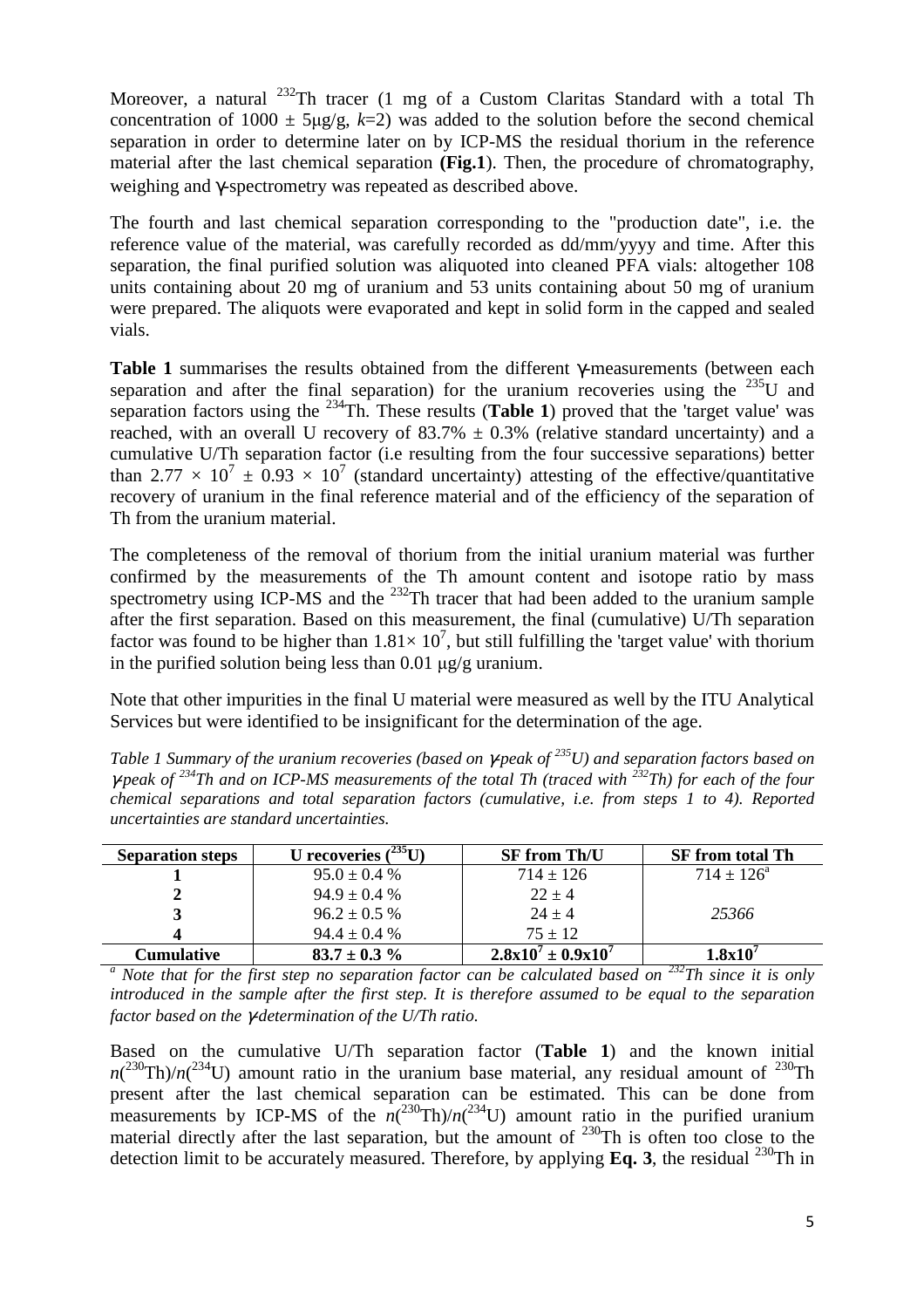the reference material can be expressed as a time and was found to be less than 1.3 hours in IRMM-1000.

Finally, the uncertainty on the production date of our uranium age-dating reference material includes the uncertainty on the date of the last chemical separation (i.e. the time interval bracketing the exact time of the last elution of Th from the U material ) and the uncertainty coming from the residual thorium measured in the final purified uranium material. The elution of thorium lasting about 3 hours, the uncertainty on the last elution time of the Th from the U material was estimated to be 1.5 hours in order to account for the whole thorium elution time. Finally, the combined standard uncertainty inherent to the production of the reference material was estimated to be 0.08 days (*k*=1).

### **4. Confirmation measurements of the certified reference value**

After ingrowth of Th in the U reference material confirmation measurements were carried out following ISO Guide 34 to assess if the measured age corresponded to the known production date. This confirmation step consisted of the analysis of 6 randomly selected 20 mg out of the 161 IRMM-1000 units. The 6 randomly selected 20 mg units (referred as A, B, C, D, E, F) were first dissolved. The expected U concentration in these samples was  $\sim 10$  mg/ml of total U and should correspond to an amount of  $\sim 1$  pg of <sup>230</sup>Th per sample 7 months after the production of IRMM-1000. Subsequently, aliquots were prepared gravimetrically and by dilutions from the 2 ml dissolved samples in order to measure the U isotopic composition using TIMS, the U concentrations by ICP-MS (and the thorium isotope ratios and concentrations with ICP-MS. For the isotope dilution measurements, a  $^{233}U$  spike was used to determine the uranium amount content, whereas two different natural Th spikes  $(^{232}Th)$  were used to determine the thorium amount content [8]. With each of the 6 units, a procedural blank (using 2 ml concentrated  $HNO<sub>3</sub>$ ) and an unspiked sample were prepared as well. Procedural blanks were measured before each measurement series and amount contents in the samples were corrected for the respective bracketing blanks. The unspiked samples were measured with each corresponding measurement series in order to establish  $R_X$  in the IDMS equation (**Eq. 2**).

After evaporation, the thorium and uranium fractions were recovered in  $4\%$  HNO<sub>3</sub> to be measured with the double-focusing magnetic sector ICP-MS, Element 2. The detailed mass spectrometric parameters and corrections applied for the measurements of the  $n(^{230} \text{Th})/n(^{232} \text{Th})$  and  $n(^{234} \text{U})/n(^{233} \text{U})$  amount ratios are described in [8].

Based on the <sup>230</sup>Th and <sup>234</sup>U amount contents determined by IDMS applying **Eq. 1-3**, the ages from the six selected units and their associated expanded uncertainties (*k*=2) were calculated according to ISO/BIPM using the GUM Workbench Software [12]. The calculated age values reported in **Fig.2** were then compared with the known elapsed time between the production of the reference material and the last chemical separation carried out for this study. The date of the separation of the first batch A was taken as the reference date hereafter referred to as the "known age". Since the reference value, i.e. the exact production date of IRMM-1000, cannot be revealed yet, the age values, calculated in days, are presented in this study normalised to the known age (**Fig.2**).

A good agreement of the calculated ages per single units, the average age and the known age was established (**Fig.2**); successfully confirming the completeness of the separation of the thorium from the uranium during the production of the uranium reference material. Note that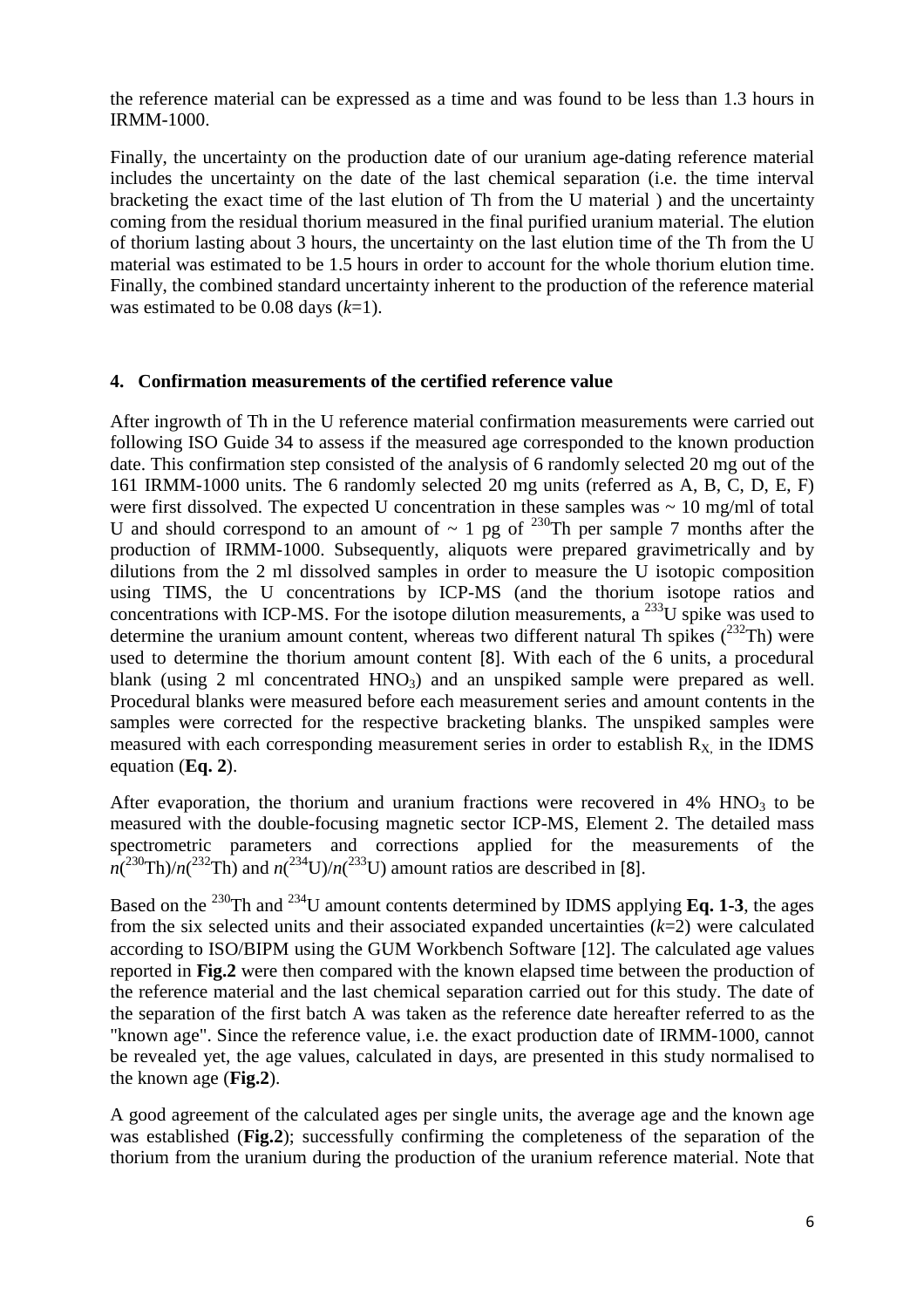the associated uncertainty of the known age (**Fig.2**) combines the uncertainty on the production date as given in the previous section, i.e. 0.08 days (*k=*1), and the uncertainty of the reference time of the Th/U separation for this study and is therefore of 0.21 days (*k*=2). Finally, the uncertainties on the calculated ages take into account the performed replicate measurements (standard deviation), thereby resulting in an expanded uncertainty of 4.6 days (*k*=2) on the calculated average age.



*Figure 2 Final ages obtained for the 6 units selected for the characterisation study (blue), their average (red) and the known age based on the reference value (burgundy) with their expanded uncertainties (k=2).The age values are here normalised to the known age.* 

#### **5. Homogeneity study**

The homogeneity study took place about 14 months after the production of the reference material. For the homogeneity test, 10 units (5 of 20 mg and 5 of 50 mg uranium units) were randomly selected among the whole batch of IRMM-1000. The 20 mg uranium samples were referenced from A to E and the 50 mg uranium samples from F to H.

The randomly selected units of 20 mg and 50 mg uranium, in dry form, were first dissolved and subsequently the same measurement procedures were applied as for the confirmation measurements described in the previous section. All together 10 units/series of 3 replicates were prepared together with an unspiked sample with each series and 8 procedural blanks, resulting in a total number of 48 samples to be measured for the homogeneity study.

The chemical separations were performed for each aliquot at consecutive dates. Therefore, the separation for the first series of samples is considered as the reference date for the comparison of the final results. The thorium fractions were measured with HR-ICP-MS in a randomised order as follows: I, D, B, J, C, H, F, G, A, E.

Applying **Eq 1-3** on the determined <sup>230</sup>Th and <sup>234</sup>U amount contents, the 30 ages for the selected units and their associated expanded uncertainties (*k=*2) were calculated according to ISO/BIPM using the GUM Workbench Software [12]. The results from the homogeneity study for the calculated ages per selected unit (10 values) are presented in **Fig. 3** in the chronological order of the ICP-MS measurements. The overlap of the average age value with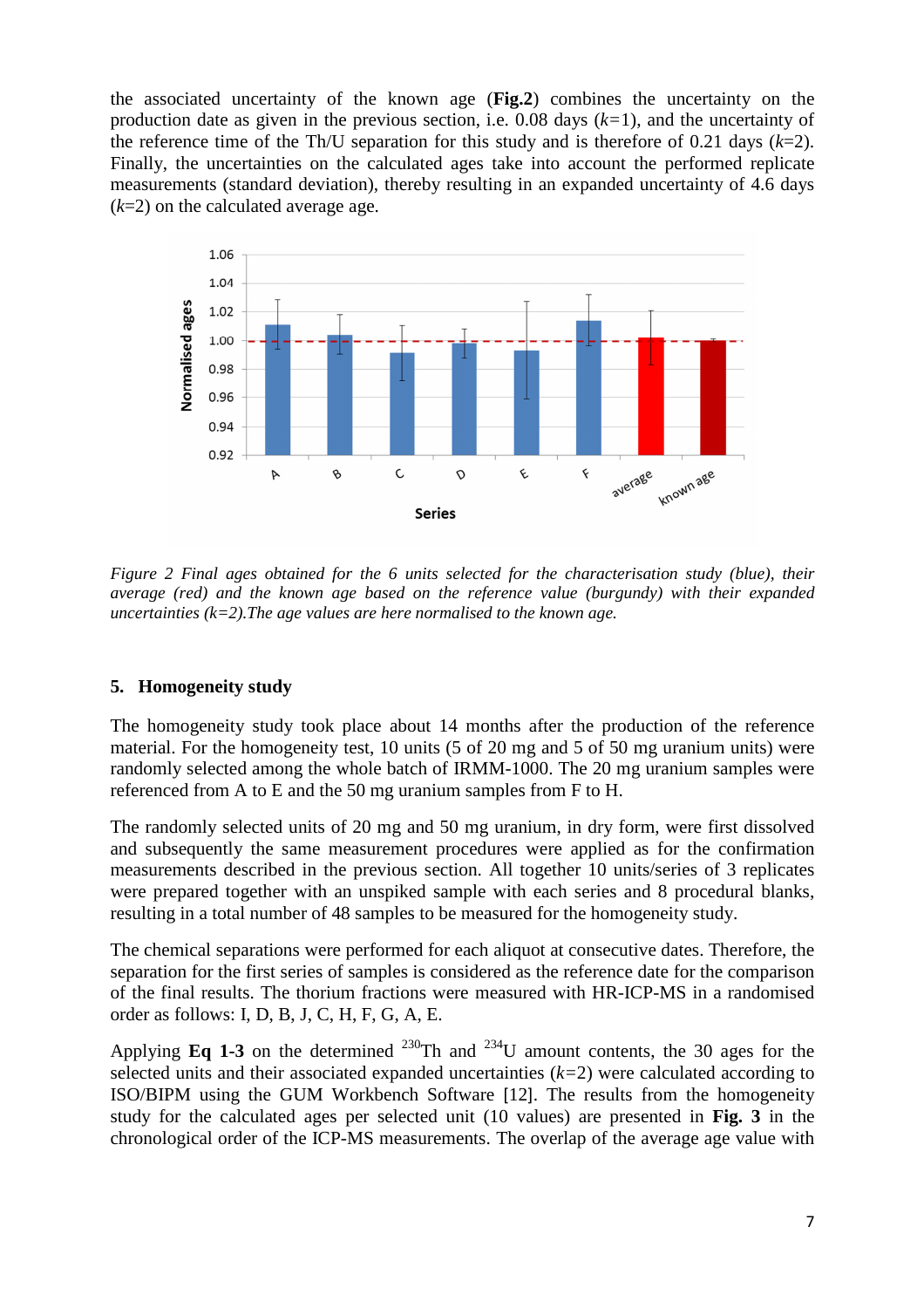the known age, as well as with all the individual age values confirmed the homogeneity of the complete IRMM-1000 batch.

The final evaluation of the homogeneity was carried out using an ANOVA Single Factor analysis (analysis of variance) on the 30 age values (3 Th replicates x 10 units). No trend was observed in the results related to the chronological order of the analysis and measurements (**Fig.3**).

The ANOVA analysis allows the separation of the method variation  $(s_{wb})$  from the experimental averages over the replicates measured in one unit to obtain an estimation for the real variation between units  $(s_{bb})$ . The relative standard uncertainty for method repeatability  $(s_{wb})$  was 0.43%. The absolute expanded uncertainty resulting from the homogeneity study was 7.8 days (*k*=2). This uncertainty will be the major component of the expanded uncertainty of the reference value of IRMM-1000.



*Figure 3 Calculated ages obtained for the 10 units selected for the homogeneity study (blue), their average (red) and the known age based on the reference value (burgundy) with their expanded uncertainties (k=2). The age values are here normalised to the known age.* 

#### **6. Conclusion**

Combining the complementary capabilities of two JRC institutes enables the conception, preparation and certification of the first ever uranium reference material certified for its production date. The release of this new reference material, IRMM-1000 responds to a demand expressed by the Nuclear Forensics International Technical Working Group (ITWG) and laboratories in the field. The results from the verification and homogeneity studies both confirmed the completeness of the chemical separation of thorium from uranium in IRMM-1000, and were fully consistent with the date of last chemical separation. Moreover, these two studies demonstrated the accurate characterisation of this material and the reference value as it will be given on the reference material certificate in  $\frac{d}{m}$  vyw  $\pm$  days (*k*=2).

This new reference material is certified for the production date in uranium age-dating and can be used in applications such as nuclear forensics, security and safeguards using the  $^{234}U^{230}Th$ parent/daughter pair. Prior to the release of IRMM-1000, first the long-term stability study